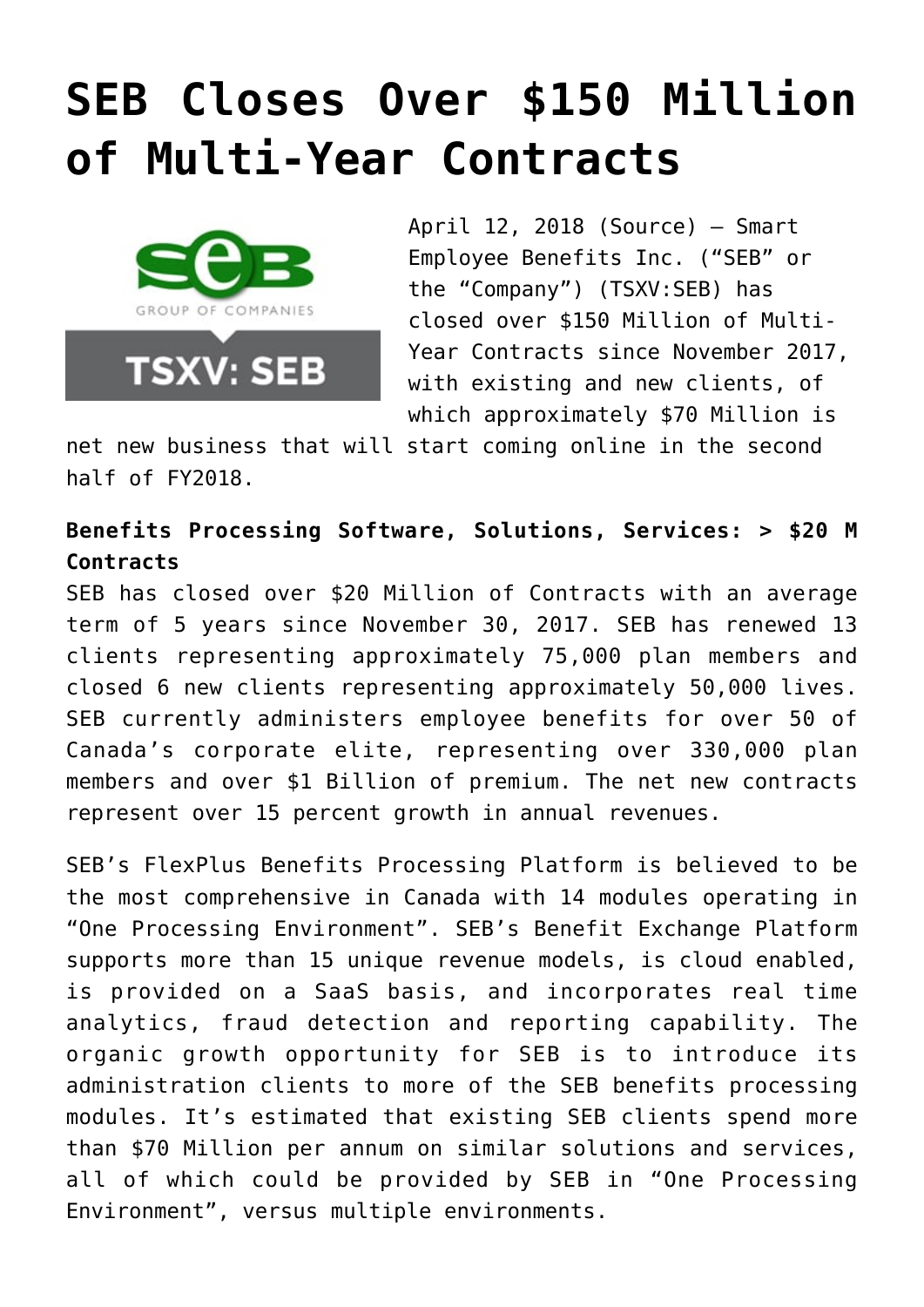## **Core Technology Software, Solutions, Services: > \$134 M New Contracts**

SEB closed over \$134 Million of Contracts since November 2017. Approximately \$68 Million are renewals of existing Contracts and \$66 Million are net new business, largely with existing clients. The contract terms range from 2 to 6 years. In addition, we have over \$46 Million of contracts where decisions are pending within the next 90 days. The net new contracts will be initiated in the second and third quarters of FY2018 and are anticipated to represent over 10% of annual organic net growth in revenues by FY2019.

#### **Gross Margins of New Contracts: ~\$35 M**

The contract renewals and new contract wins represent an estimated \$35 Million of gross margin over the life of the Contracts. Gross Margin has grown from \$10.6 Million in 2015 to \$27 Million in 2017 with forecasts at \$36 Million for 2018. SEB's business operations are highly scalable with over 60% of every net new gross margin dollar contributing to EBITDA. Approximately \$14 Million of the above gross margin is net new business.

## **Contracts (Backlog, Option Year, Evergreen)/ Recurring Revenue: > \$500 M**

SEB has maintained a base of contracts exceeding \$500 Million for the past two years with over 200 active clients across Canada, the U.S and the Middle East. This Contract base has grown almost 10% in the past 4 months and contributes to a recurring revenue of over \$100 Million per annum through to and beyond fiscal 2020.

**States John McKimm, President, CEO, CIO of SEB,** "SEB has experienced strong growth since its inception, particularity so since 2015. We now have the base of business in both operating divisions to support strong organic growth initiatives. Both Operating Divisions are contributing to a positive EBITDA. The infrastructure of the Core Technology business is a significant competitive advantage in driving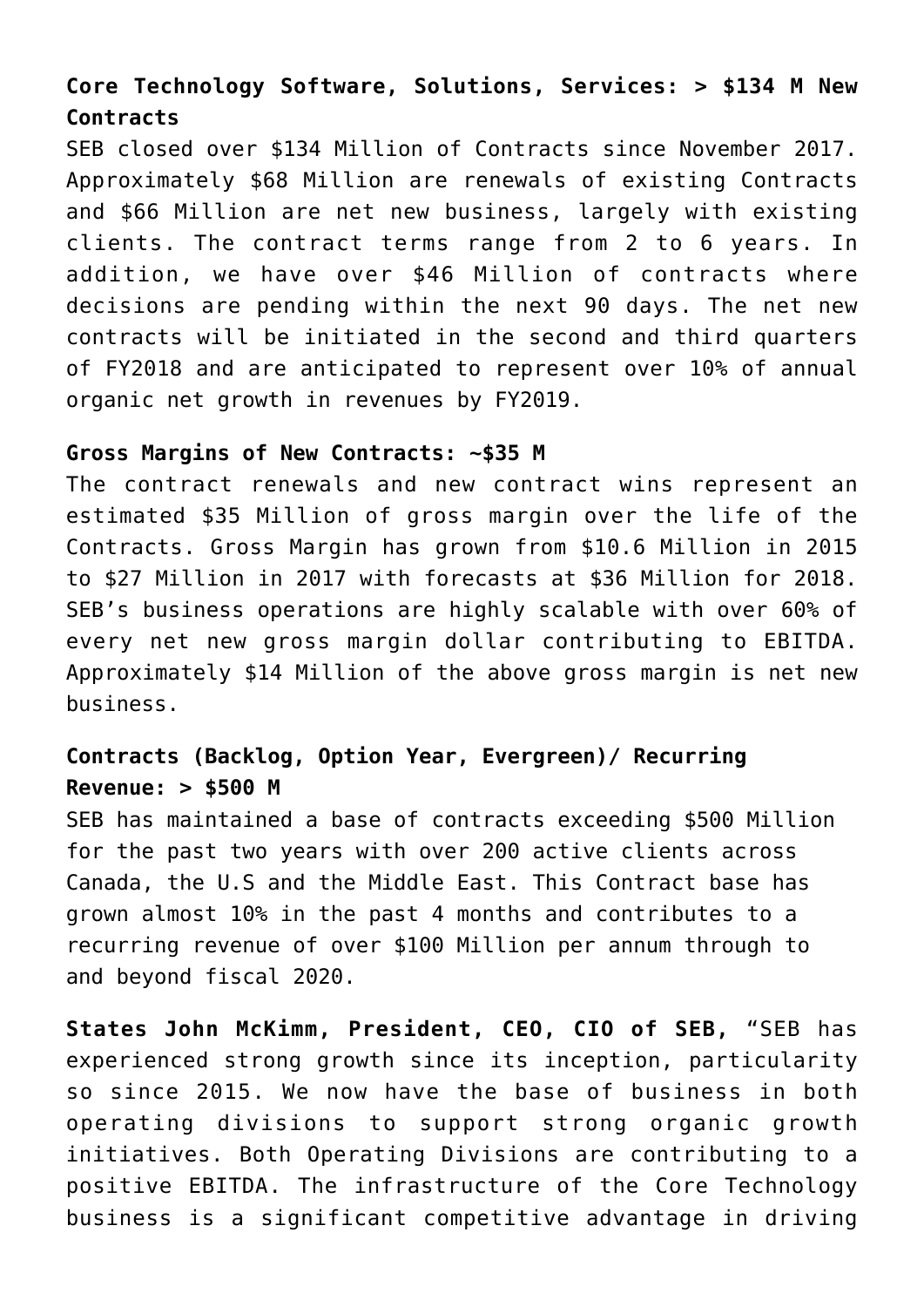growth and profit margins in Benefit Processing. Both operating units are forecast to experience strong performance in fiscal 2018 and beyond. Our recurring revenue over the next several years exceeds \$100 Million per annum with forecast recurring gross margins of over \$30 Million per annum. Revenue and gross margin growth in both operating units is to a large degree cumulative, year over year, which adds significantly to the stability of SEB's base business and creates a strong platform for organic growth".

### **ABOUT SEB**

SEB is a Business Process Automation and Outsourcing Technology Company providing software, solutions and services to a national and global client base. SEB has a specialty growth focus in cloud enabled SaaS processing solutions for managing employer and government sponsored benefit plans on a BPO (Business Processing Outsourcing) business model, globally. SEB currently serves corporate and government clients across Canada and internationally. Over 80% of SEB's revenues derive from government, insurance and healthcare organizations. SEB's technology infrastructure of over 860 multi-certified technical professionals, in 11 offices across Canada and globally, is a critical competitive advantage in supporting the implementation and management of SEB's Benefits Processing Solutions into client environments. SEB's "One Processing Environment" Benefits Processing Solutions can be game changing for SEB clients.

The core expertise of SEB is automating business processes utilizing SEB proprietary software solutions combined with solutions of third parties through joint ventures and partnerships. SEB's client acquisition model in benefits processing is "Channel Partnerships" where SEB processing solutions both improve cost structures and enable new revenue models for Channel Partners and clients. All SEB solutions are cloud enabled and can be delivered on a SaaS platform. SEB solutions turn cost centers to profit centers for our Benefits